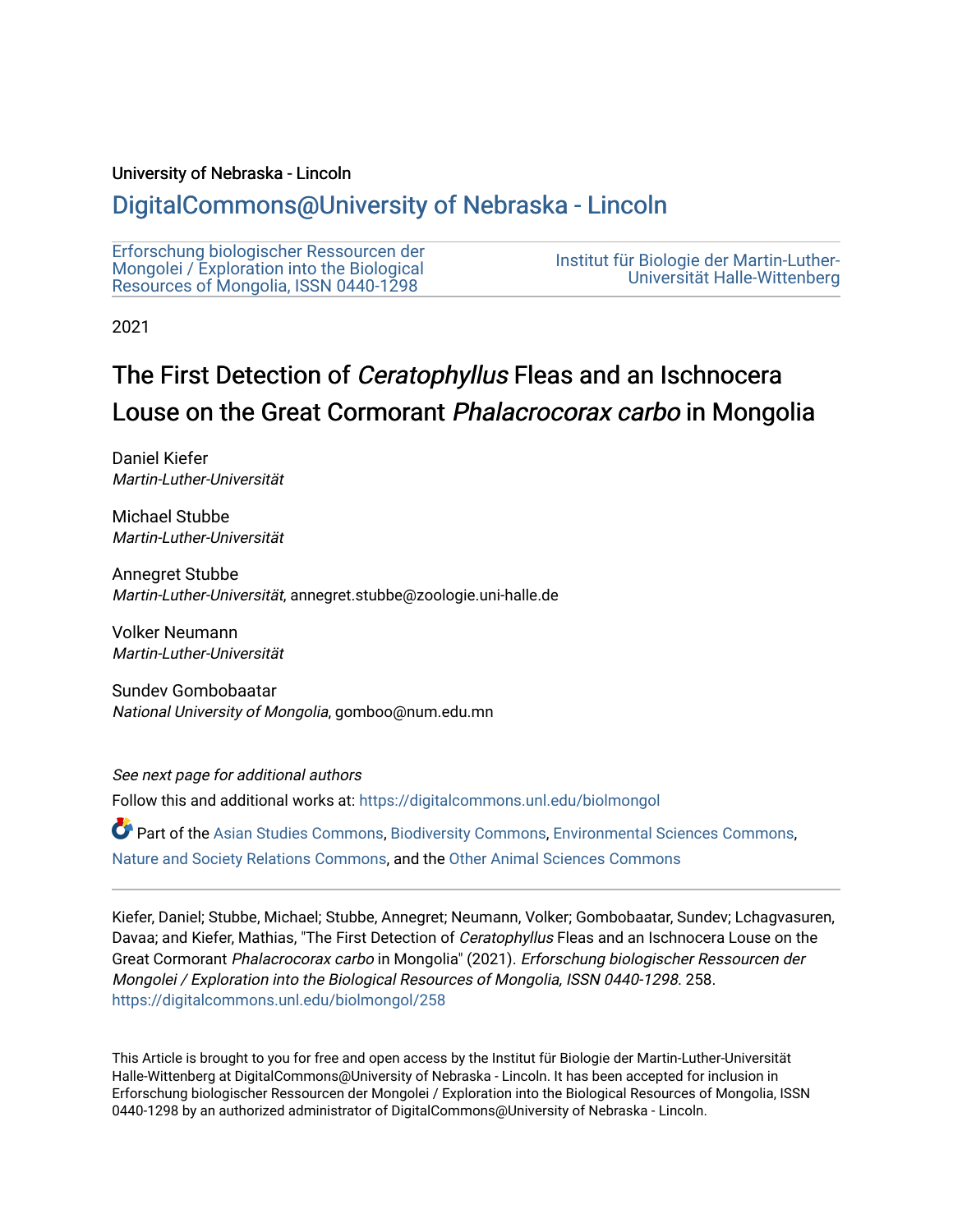# Authors

Daniel Kiefer, Michael Stubbe, Annegret Stubbe, Volker Neumann, Sundev Gombobaatar, Davaa Lchagvasuren, and Mathias Kiefer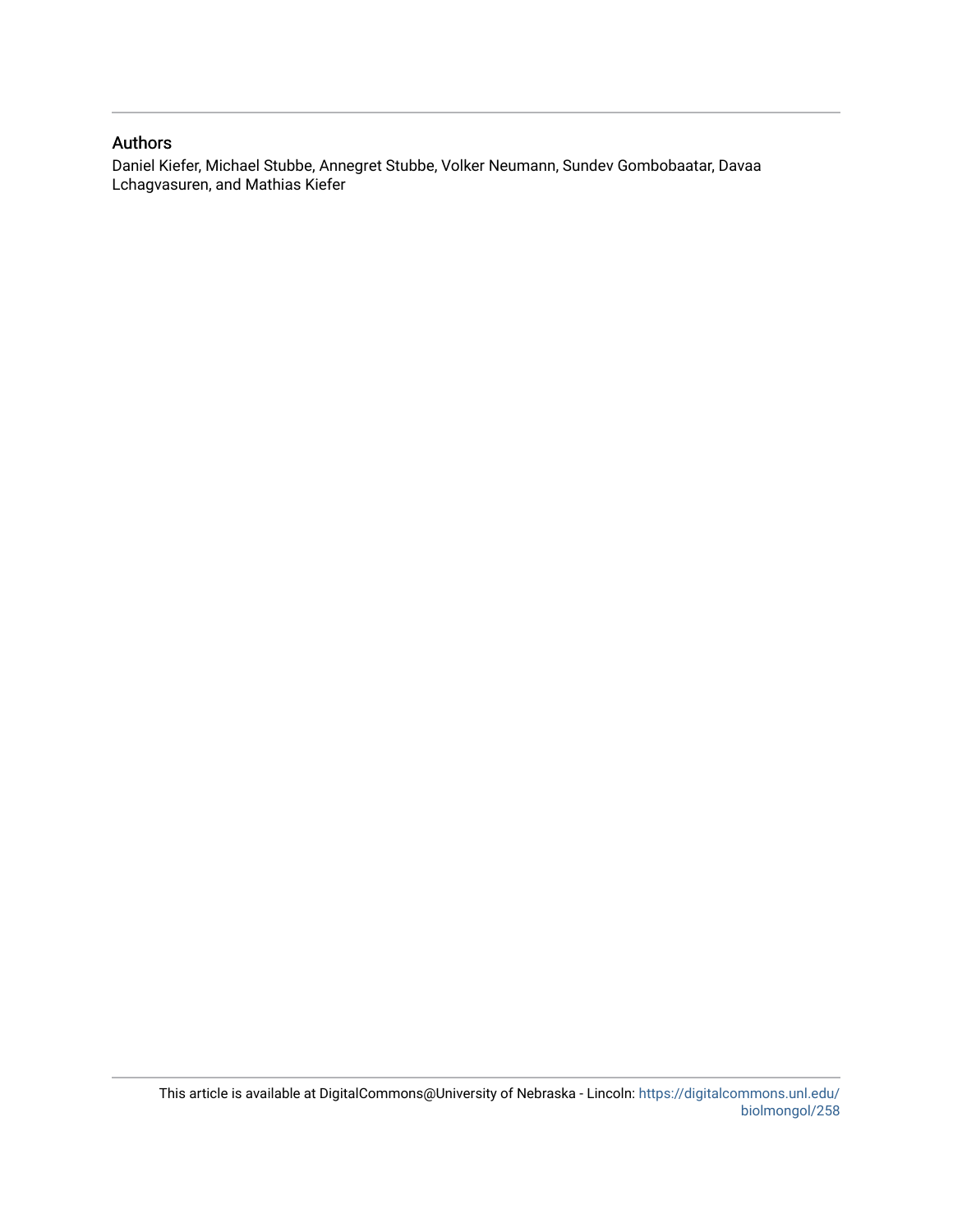Erforsch. biol. Ress. Mongolei (Halle/Saale) 2021 (**14**): 295-300

# **The first detection of** *Ceratophyllus* **fleas and an Ischnocera louse on the Great Cormorant** *Phalacrocorax carbo* **in Mongolia1**

D. Kiefer, M. Stubbe, A. Stubbe, V. Neumann, S. Gombobaatar, D. Lchagvasuren & M. Kiefer (†)

# **Abstract**

There are summarized data on ectoparasites of Mongolian birds. The Mongolian-German Biological Expeditions found first records for the flea *Ceratophyllus vagabundus* and the Ischnocera louce *Pectinopygus gyricornis* at the host *Phalacrocorax carbo.*

**Key words:** Great Cormorant, *Phalacrocorax carbo*, Mongolia, ectoparasites

#### **1. Introduction**

In Mongolia, there are 502 species of birds (GOMBOBAATAR & LEAHY 2018). Bird ectoparasites (fleas, ticks and lice) from 321 nests of 38 bird taxa were described. A total of 41 Siphonaptera species from birds and in their nests were found.

Most ectoparasite studies have been extensively focusing on land birds for last decades. However, were taken data into this issue particularly with regard of their medical importance of the parasites since 2005. Since this time, the situation has been dramatically changed (KIEFER et al. (2017).

Very few references on ectoparasites of Great Cormorant has been published at global level so far. However, this species has been considered as one of the major host of the flea *Ceratophyllus vagabundus vagabundus* and louse Ischnocera *Pectinopygus gyricornis.*

The detection of pathogens with medical importance from Mongolian water birds has led the intense research on this topic. In this study were analyzed ecto- and endoparasites of these birds concerning their tremendous impacts on the persistence and distribution of the corresponding pathogens.

Other migratory birds such as Northern (*Oenanthe oenanthe*) and Isabelline Wheatears (*Oenanthe isabellina*) with the significant medical importance should be considered as vectors of severe zoonotic pathogens. We would also consider raptors due to their enormous hunting areas.

Records of known geographical distribution of flea host in Mongolia and their distribution were described by various studies such as by: BAVAASAN (1974, 1978), BAVAASAN et al. (1977), BYAMBA et al. (2007), CYPRICH et al. (1978, 2001), DARSKAYA (1950), DOVTSCHIN et al. (1978), GONCHAROV et al. (1989), M. KIEFER (1979), M. KIEFER et al. 1984 1986), D. KIEFER et al. (2006, 2009, 2010, 2017), LABUNETS (1971), LAZAREVA et al. (1975), and SCALON (1966).

# **2. Study area and materials**

 $\overline{a}$ 

Field biologists collected Fleas Siphonaptera *Ceratophyllus vagabundus dimi* and *C. vagabundus insularis* from birds in different parts of Mongolia. Locations are shown in table 1 and fig. 1.

#### **From the nests and juvenile specimens of** *Phalacrocorax carbo***:**

Three females and three males of *Ceratophyllus vagabundus dimi* Mikulin, 1958 were collected from juveniles of Great Cormorants in the,nests, acquired on 24 June 2016, leg.by V. Neumann at Bööncagaan-nuur (45°39'59,0'' N/99°10 '11,3" E). The fleas were challenging because they were very active and rapidly infested the clothes the collecting scientists from which they had to be removed afterwards.

<sup>&</sup>lt;sup>1</sup> Ergebnisse der Mongolisch-Deutschen Biologischen Expeditionen seit 1962, Nr. 359.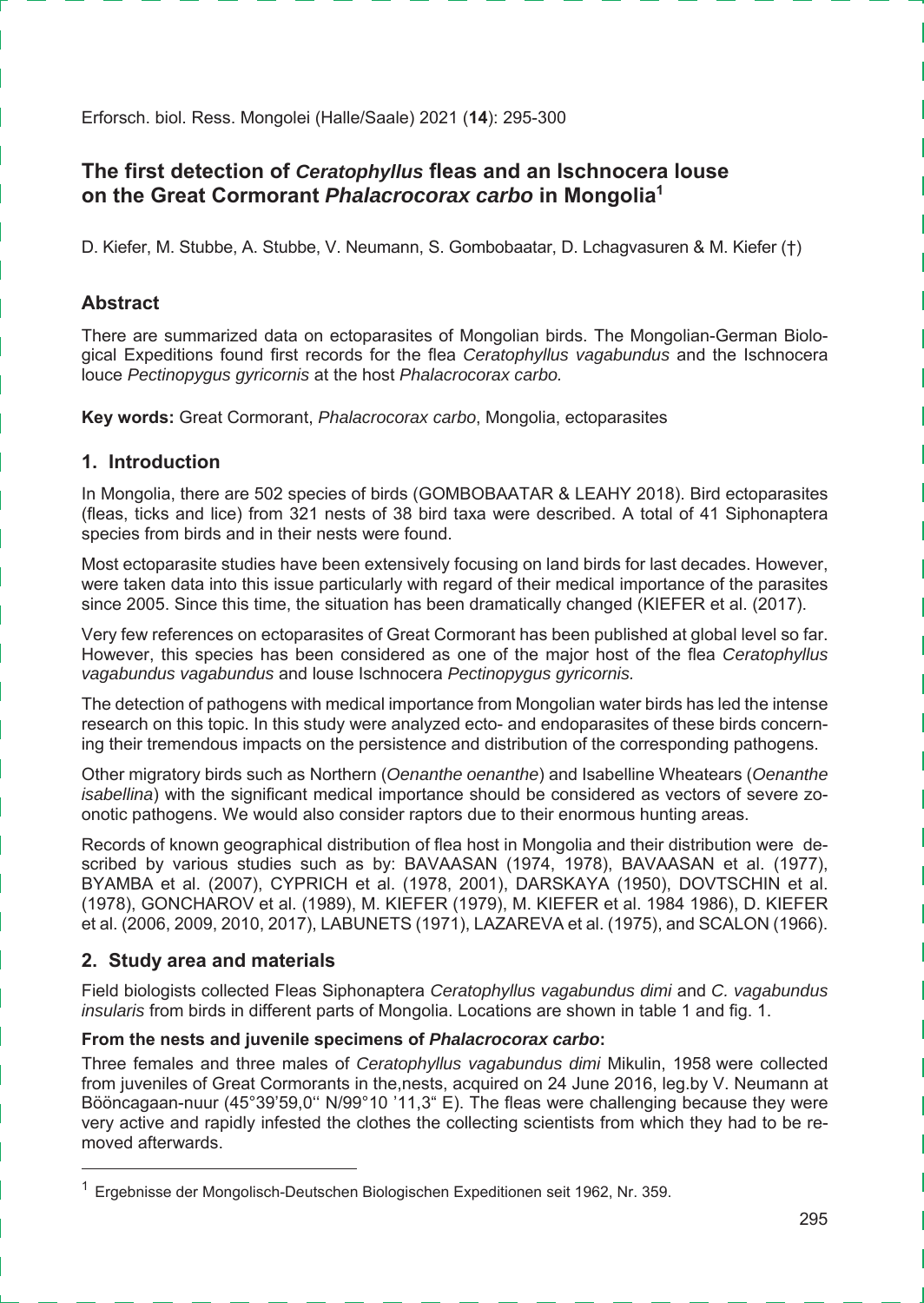| No.             | <b>Coordinates</b>  | Sum and place name                | <b>Province name</b> |
|-----------------|---------------------|-----------------------------------|----------------------|
| 1               | 093°51' E; 49°56' N | Zuungobi sum                      | Uvs                  |
| 2               | 096°36' E; 47°30' N | Aldarkhaan sum                    | Zavkhan              |
| 3               | 096°51' E; 47°41' N | Uliastai sum                      | Zavkhan              |
| 4               | 099°18' E; 51°18' N | Dood Tsagaan-nuur                 | Khuvsgul             |
| 5               | 099°54' E; 47°10' N | Egijn davaa                       | Bayankhongor         |
| 6               | 102°47' E; 47°48' N | Ugij-nuur                         | Arkhangai            |
| $\overline{7}$  | 103°36' E; 49°15' N | Inget Tolgoi                      | <b>Bulgan</b>        |
| 8               | 104°06' E; 46°30' N | Bayan-Öndör Sum                   | Övörkhangai          |
| 9               | 106°38' E; 48°12' N | Tsagany ovoo, 10 km N Ulaanbaatar | Tuv                  |
| 10              | 106°54' E; 47°57' N | Ulaanbaatar                       | Ulaanbaatar          |
| 11              | 106°18' E; 47°42' N | 70 km SW of Ulaanbaatar           | Tuv                  |
| 12 <sup>2</sup> | 106°32' E; 47°30' N | Altanbulag Sum                    | Tuv                  |
| 13              | 104°05' E; 43°56' N | Zosijn davaa                      | Ömnögobi             |
| 14              | 099°10' E; 45°40' N | Bööncagaan-nuur                   | Bayankhongor         |

Table 1: Location of samples of Fleas Siphonaptera *Ceratophyllus vagabundus dimi* and *C. vagabundus insularis* from birds in Mongolia





- *Ceratophyllus vagabundus dimi*
- *Ceratophyllus vagabundus insularis.*

The second significant collection (16 July 2017) by M. Stubbe was five Ischnocera lice, *Pectinopygus gyricornis* (Denny, 1842) from Great Cormorants at Telmen-nuur (48°46' N/97°14' E), specific to this bird species.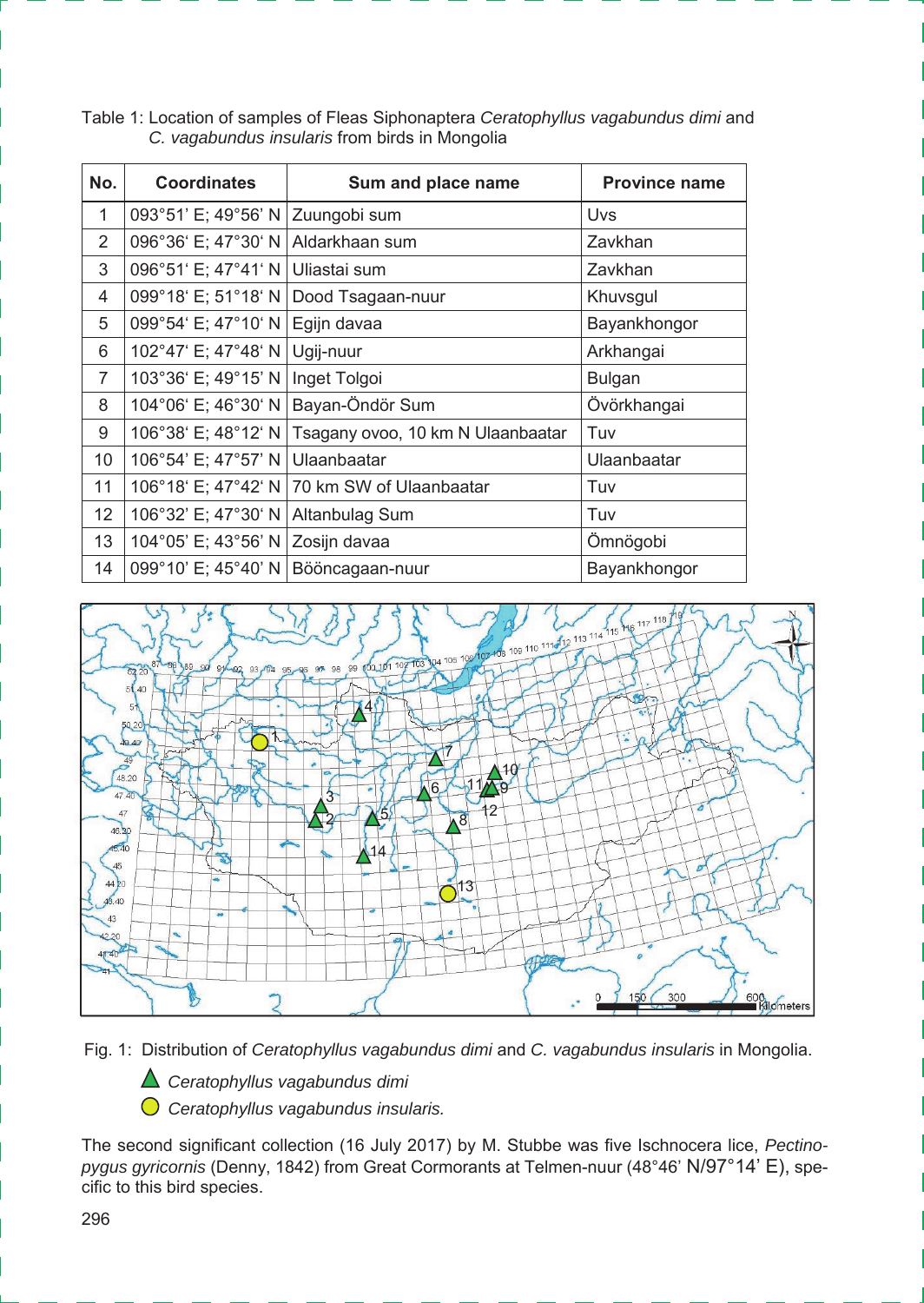# **3. Results and Discussion**

Two subspecies of *Ceratophyllus vagabundus* are known in Mongolia: *Ceratophyllus vagabundus dimi* Mikulin, 1958 in Central and probably Eastern Mongolia, and *Ceratophyllus vagabudus insularis* Rothshild, 1906 in Central- and Western Mongolia. Their distribution and taxonomic traits are shown in fig. 1, table 1 and fig. 2; after CYPRICH et al. (2001).

#### *Ceratophyllus vagabundus dimi* **Mikulin, 1958**

*Identification characteristics:* Male: b-movable process; d-fixed process P1; f-distal arm of sternum VIII. Female: g-i-sternum VII (Ugii Lake, Mongolia), fig. 2; after CYPRICH et al. (2001).

*Global Distribution***:** Caucasus, Central Asia, S Siberia,,and CW Mongolia.

**Host Bird species of the ectoparasite in Mongolia:** Starling *Sturnus* spec., Barn Swallow *Hirundo rustica*, Red-billed Chough *Pyrrhocorax pyrrhocorax*, and Common Sand Martin *Riparia riparia* in Mongolia.

#### *Ceratophyllus vagabudus insularis* **Rothshild, 1906**

*Identification characteristics:* Male: a-fixed process P1; c-movable process; e-distal arm of sternum VII. Female: j and k -sternum VII (Egiin Davaa, Mongolia), fig. 2; after CYPRICH et al. (2001).

*Global Distribution:* Scandinavia, Mediterranean, Caucasus, Central Asia, Afghanistan, Tyan Shan, West China, and Central Mongolia to far East; and from Morocco to Atlas Mountains in the South.

*Host species of the ectoparasite in Mongolia:* Rock Dove *Columba livia*, Hill Pigeon *Columba rupestris*, *Emberizia* spec., Wheatear *Oenenthe* spec., Common Magpie *Pica pica*, Red-billed Chough *Pyrrhocorax pyrrhocorax*, Stonechat *Saxicola* spec. Known from a variety of bird species, but mainly on Corvidae.

#### **3.1. Medical importance of bird fleas**

The importance of birds as transmitters of ectoparasites is a well-known fact since a long time. HOOGSTRAAL (1963, 1964) analyzed Ixodidae as disease vectors in the Mediterranean area during spring- and autumn migrations in the NAMRU 3 project. ROSICKY (1957) analyzed birds and their ectoparasites as possible disease transmitters over long distances. Special attention was paid to birds as transmitters of fleas and ticks in the publications from GUSEV & BEDNYI (1960), GUSEV et al. (1962), KUNICKIJ & GAUZSTEIN (1963), TER-VARTANOV et al. (1956), and SHIRANOVICH & CHUMAKOVA (1961).

The study of VÍCHOVÁ et al. (2016) shows data about the occurrence of bacterial and protozoan pathogens in 32 Great cormorants (*Phalacrocorax carbo sinensis*), representing approximately 20 % of the population nesting in the surroundings of water basin Liptovská Mara (northern part of Central Slovakia). A survey revealed the presence of tick-borne bacteria *Anaplasma phagocytophilum* (6.25 %) and parasitic protozoa *Toxoplasma gondii* (3.1 %). These data indicate an infectious status of the Great cormorant population nesting in Slovakia. They might suggest a degree of environmental contamination by infectious agents and demonstrate the role of migratory seabirds in the circulation and dispersal of pathogens with zoonotic potential.

SEIMON et al. (2008) describe avian haemosporidial parasites in Mongolia being present in four bird species, the Bar-headed Goose (*Anser indicus*), the Ruddy Shelduck (*Tadorna ferruginea*), the Great Cormorant (*Phalacrocorax carbo*) and the Mongolian Gull (*Larus mongolicus*).

GILBERT et al. (2012) detected highly pathogenic avian influenza virus among wild birds in Mongolia, one of this bird species was *Phalacrocorax carbo*.

# **3.2. Discussion**

According to the data available so far, the presence of the flea *Ceratophyllus vagabundus dimi* and the louse Ischnocera *Pectinopygus gyricornis* can be confirmed for *Phalacrocorax carbo* in Mongolia. Since the only available material covers rarely the western Parts of Mongolia, material from Middle- and Eastern Mongolia are of significant value for this research. So two subspecies of *Ceratophyllus vagabundus* are known from Monolia: *C.vagabundus insularis* from Central and probably Eastern Mongolia, and *C.vagabundus dimi* from Central- and Western Mongolia.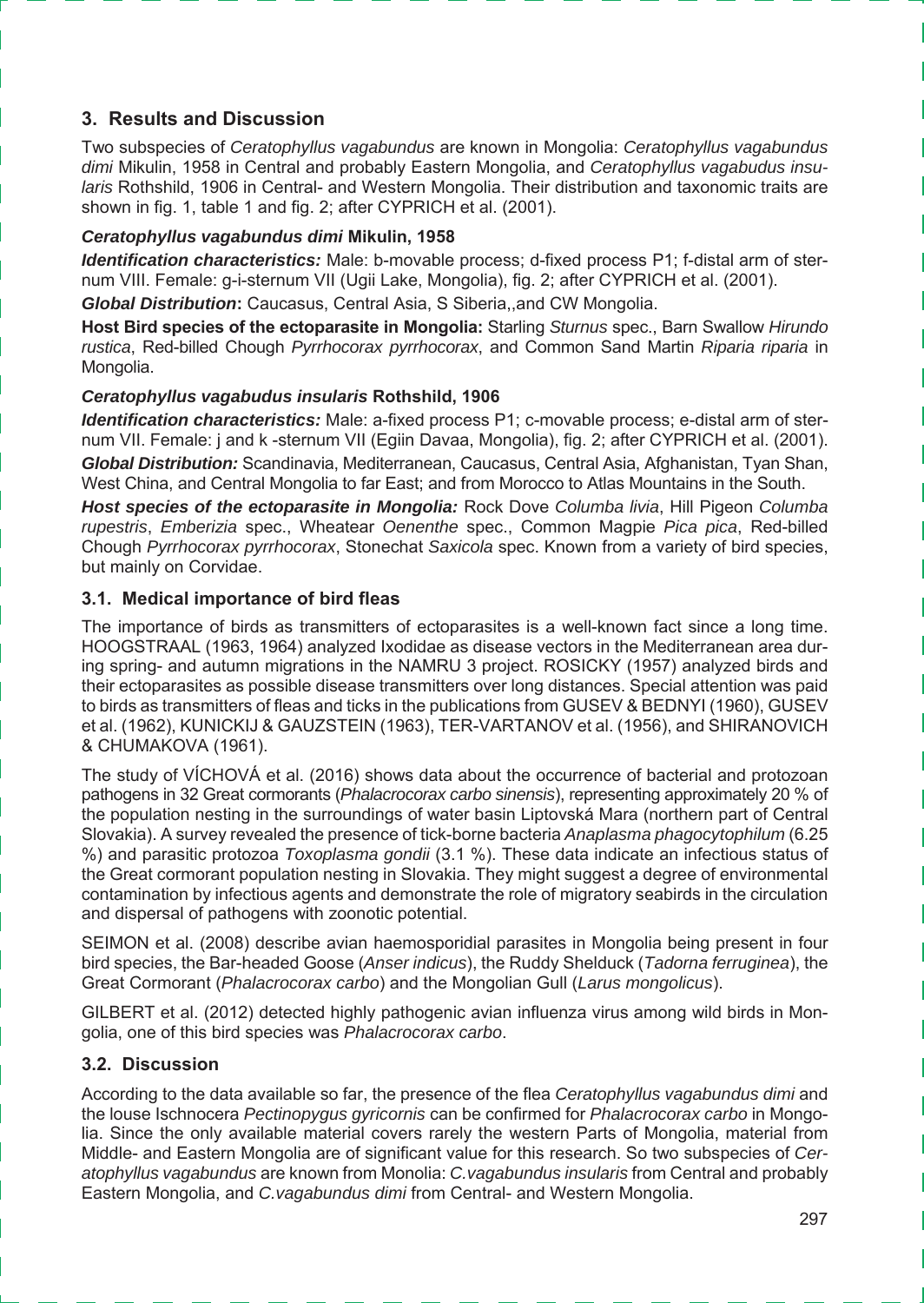Further research on water birds like *Phalacocorax carbo* is necessary in order to elucidate these assumptions.



Fig. 2: *Ceratophyllus vagabundus dimi* Mikulin, 1958: Male: b - movable process, d - fixed process P1, f - distal arm of sternum VIII; female: g-i - sternum VII (Ugij-nuur, Mongolia). *Ceratophyllus vagabundus insularis* Rothschild, 1906: Male: a - fixed process P1, c - movable process, e - distal arm of sternum VII; female j-k - sternum VII (Egijn davaa, Mongolia); after CYPRICH et al. (2001).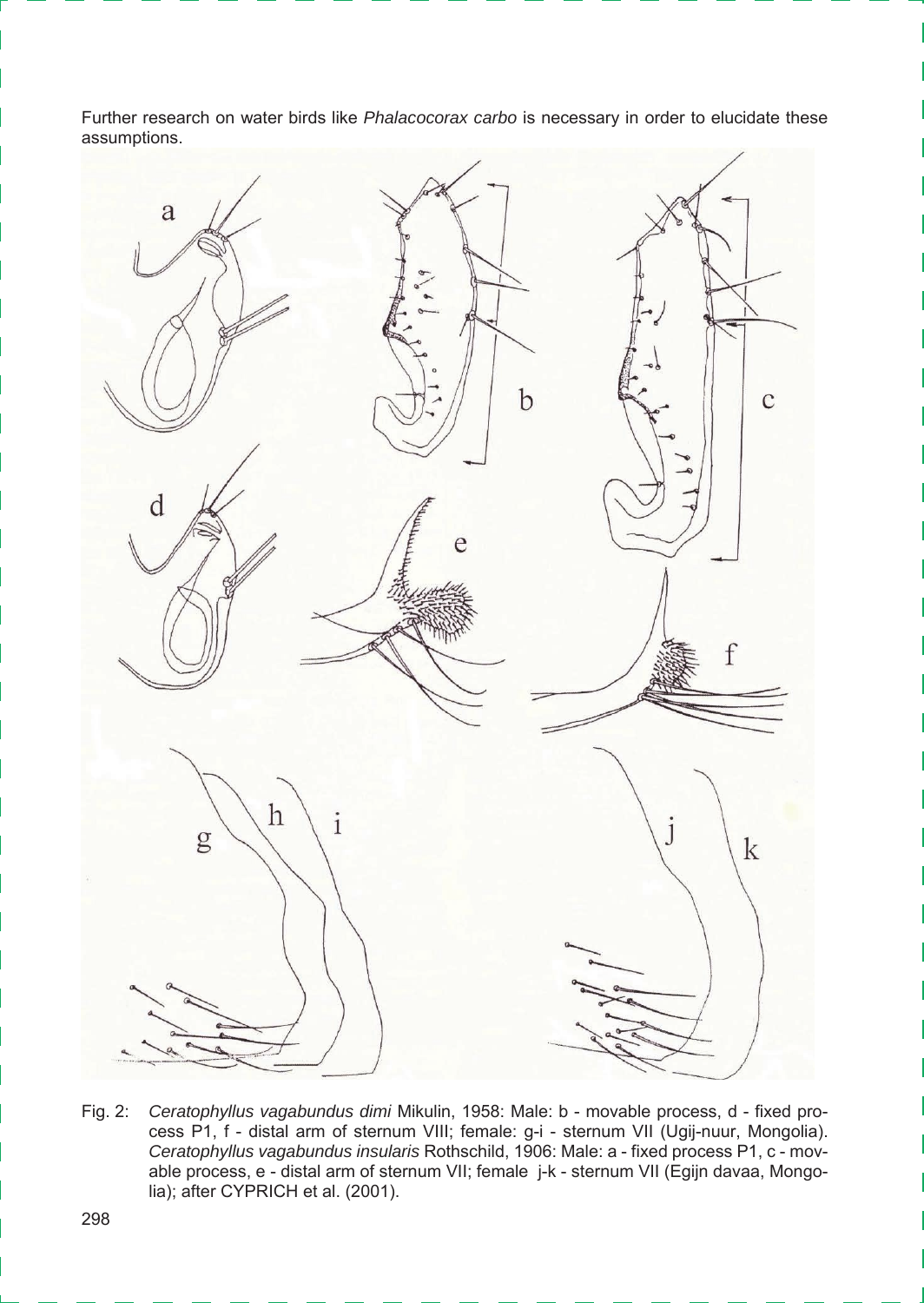MØLLER et al. (2005) confirmed fleas *Ceratophyllus vagabundus vagabundus*, *Mioctenopsylla t. kuriensis* and *Mioctenopsylla t. traubi* from Great Cormorant. Further field research on these two subspecies of *Ceratophyllus vagabundus* in Mongolia is crucial.

#### **Literature**

- BAVAASAN, A. (1974): Epizootologikheskoe znachenie blokh i zajceobraznykh v Chumnykh Ochagach Mongolii. - Transactions of the Irkutsk State Scientific Antiplague Institute of Siberia and Far East **10**: 200 – 202 (in Russian).
- BAVAASAN, A.; TSEVELMA, S.; EREGDENDAGVAA, D. (1977): Flea Fauna in the Mongolian People's Republic. - Scientific Proceedings of the blokh Mongolskoyi narodnoyi Respubliky. - Science and Methodology. - Erden Shinzhil geezakh Argin Bichig. **1** (XII): 107– 123 (in Russian).
- BAVAASAN, A. (1978): On the ecology of Fleas on *Marmota bobac*. In: Epidemiology and Dangerous Disease in Mongolia People's Republic and USSR. - Biologiya i profilaktika opasnykh infekcii v MNR i SSSR. - Fauna of fleas in Mongolia. - Erden Shinzhil geezaakh Argin Bichig. **1**: (XII): 107-123. - Ulaan-baatar (Mongolian).
- BYAMBAA, Ch.; TSERENOROV, D.; BURNEE, M. (2007): Plague epizootological importance of Northern wheatear (*Oenanthe oenanthe*). *–* Sci. J. National Centre Infect. Dis. Natural Foci (Ulaanbaatar) **15**: 41-47.
- CYPRICH, D.; KIEFER, M.; SUMYA, D. (1978): Fleas of nests collected during Soviet-Mongolia-Czechoslovak Expeditions in the years 1975-1977 in Mongolia. Natural Condition and Resources in Some Regions in the Mongolia People's Republic. - In: Prirodnye usloviya i resursy nekotorych raionov MNR (Bratislava) **51**: 153-161.
- CYPRICH, D.; KIEFER, M.; KRUMPAL, M. (2001): Fleas (Siphonaptera) of the bird nests in Mongolia. *-* Acta Parasitologica **46** (3): 216-228.
- DARSKAYA, N.F. (1950): Key of bird species fleas of Ceratophyllus genus. Ektoparasity **2**: 85- 105 (in Russian).
- GONCHAROV, A.I.; ROMASCHEVA, T.P.; KOTTI, B.K.; BAVAASAN, A.; ZHIGMED, D. (1989): Key of Mongolian fleas. - Ulaanbaatar, Mongolia, 415 pp. (in Russian).
- GUSEV, V.M.; BEDNYI, S.N. (1960): Seasonal Change of Infectious Fleas of Isabell Wheatear *Oenanthe isabellina Temm*., 1829) in Dagestane - Sezonnye izmeneniya zarazhenosti blokhami kamenki Plyasunki (*Oenanthe isabellina Temm*., 1829). – Zool. Zhurnal **39** (6): 893-897 (in Russian).
- GUSEV, V.M.; GUSEVA, A.A.; PETROSYAN, E.A.; EJGELIS, JU.K. (1962): Rol`ptic v perenose kleshche i blokh (po materialam iz Azerbajdzhanskoj SSR). - Zool. Zhur. **51** (6): 905-912.
- HOOGSTRAAL, H.; KAISER, M.N.; TAYLOR, M.A.; GUINDDY, E.; GABER, S. (1963): Ticks (Ixodidae) on Migratory Birds bird migrating from Europe and Asia to Africa in 1959-1961. - Bull. WHO **28**: 235-262.
- HOOGSTRAAL, H.; TAYLOR, M.A.; GABER, S.; MALAKATIS, G.; GUINDY, E.; HELMY, I. (1964): Ticks (Ixodidae) on migratory Bing birds in Egypt in spring and fall 1962. - Bull. WHO **30**: 355- 367.
- KIEFER, D.; KIEFER, M.S.; TSERENNOROV, D.; SAMIYA, R.; SUMIYA, D. (2006): Siphonaptera and Ixodidae of Mongolia and their medical importance. – Sci. J. Centre Infect Dis. with Natural Foci (Ulaanbaatar) 101-107.
- KIEFER, D.; OTGONBAATAR, D.; SAMIYA, R.; TSERENNOROV, D.; BOLORMAA, G.; KIEFER, M.S.; ABMED, D.; DANHINOVA, G.A. (2007): Argasidae and Ixodidae in Mongolia present and perspective. - Sci. J. National Center. Infect, Dis. Natural Foci (Ulaanbaatar) **15**: 112-117.
- KIEFER, D.; BURMEISTER, E.G.; TSERENNOROV, D.; SAMJAA, R.; PFISTER, K. (2009): Medical importances of Gerbilinae in Mongolia. – In: Sci. Conf. Med. Biodefense, 20-22 October, 2009, Munich, Germany, p IV 60-20.
- KIEFER, D.; PFISTER, K.; TSERENNOROV, D.; OTGONBAATAR, D.; SAMJAA, R.; SUMJAA, D.; BURMEISTER, E.G.; KIEFER, M.S. (2010): Distribution of Fleas (Siphonaptera) in bird-nests, bird Siphonaptera on mammalia and the medical importance of interspecific flea transmission in Mongolia. - Erforsch. biol. Ress. Mongolei (Halle/Saale) **11**: 395-404.